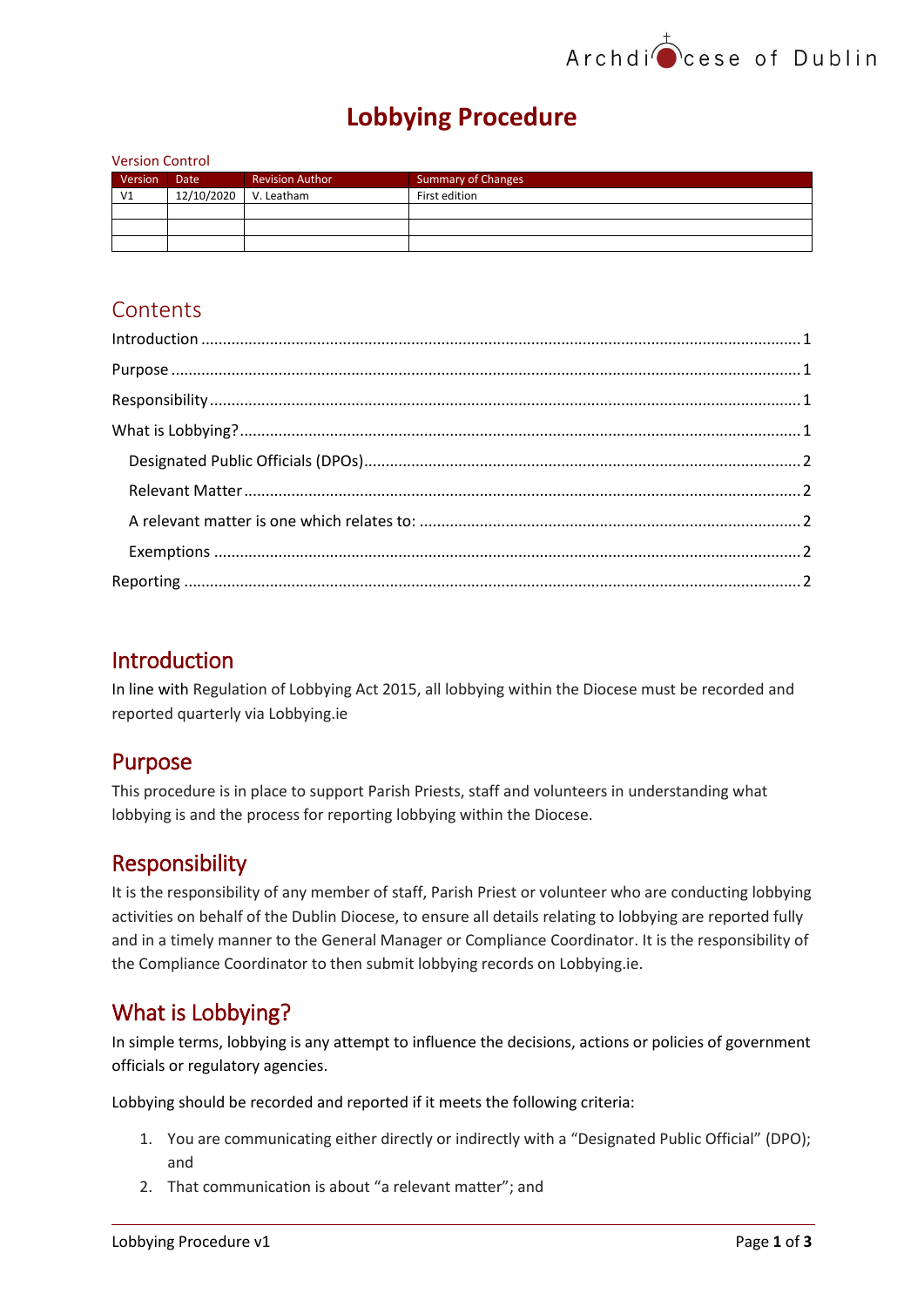

3. That communication is not specifically exempt;

It should be noted that not all lobbying takes place in a formal setting. Casual run-ins, social settings, even social media may be considered lobbying if it is with a DPO and is about a relevant matter.

#### <span id="page-1-0"></span>Designated Public Officials (DPOs)

Examples of individuals who would be considered DPOs under the Lobbying Act are:

- Ministers and Ministers of State;
- TDs and Senators;
- MEPs for Irish constituencies;
- Members of local authorities:

Also included are some:

- Special Advisers to Ministers and Ministers of State
- Public Servants in a position of Secretary General, Second Secretary, Deputy Secretary, Assistant Secretary or Director in a public service body

This is not an exhaustive list and full details of those considered DPOs can be found on Lobbying.ie.

#### <span id="page-1-1"></span>Relevant Matter

<span id="page-1-2"></span>A relevant matter is one which relates to:

- The initiation, development or modification of any public policy or of any public programme
- The preparation or amendment of any law (including secondary legislation such as statutory instruments and bye-laws)
- The award of any grant, loan or other financial support, contract or other agreement, or of any licence or other authorisation involving public funds

Apart from the implementation of any such policy, programme, enactment or award or any matter of a technical nature only.

#### <span id="page-1-3"></span>Exemptions

There are some exemptions that do not need to be recorded such as communications relating to:

- Private affairs
- Requesting factual information
- Policy working groups

Again, this list is not exhaustive and full details can be found on Lobbying.ie.

#### <span id="page-1-4"></span>Reporting

Reporting of lobbying is to be completed three times per year, in January, May and September. Heads of Offices should report lobbying from their Office directly to the Compliance Coordinator. Parish Priests should report Lobbying directly to the General Manager, who will then report details to the Compliance Coordinator. The Compliance Coordinator will then report collectively on Lobbying.ie. The following schedule for reporting should be followed: